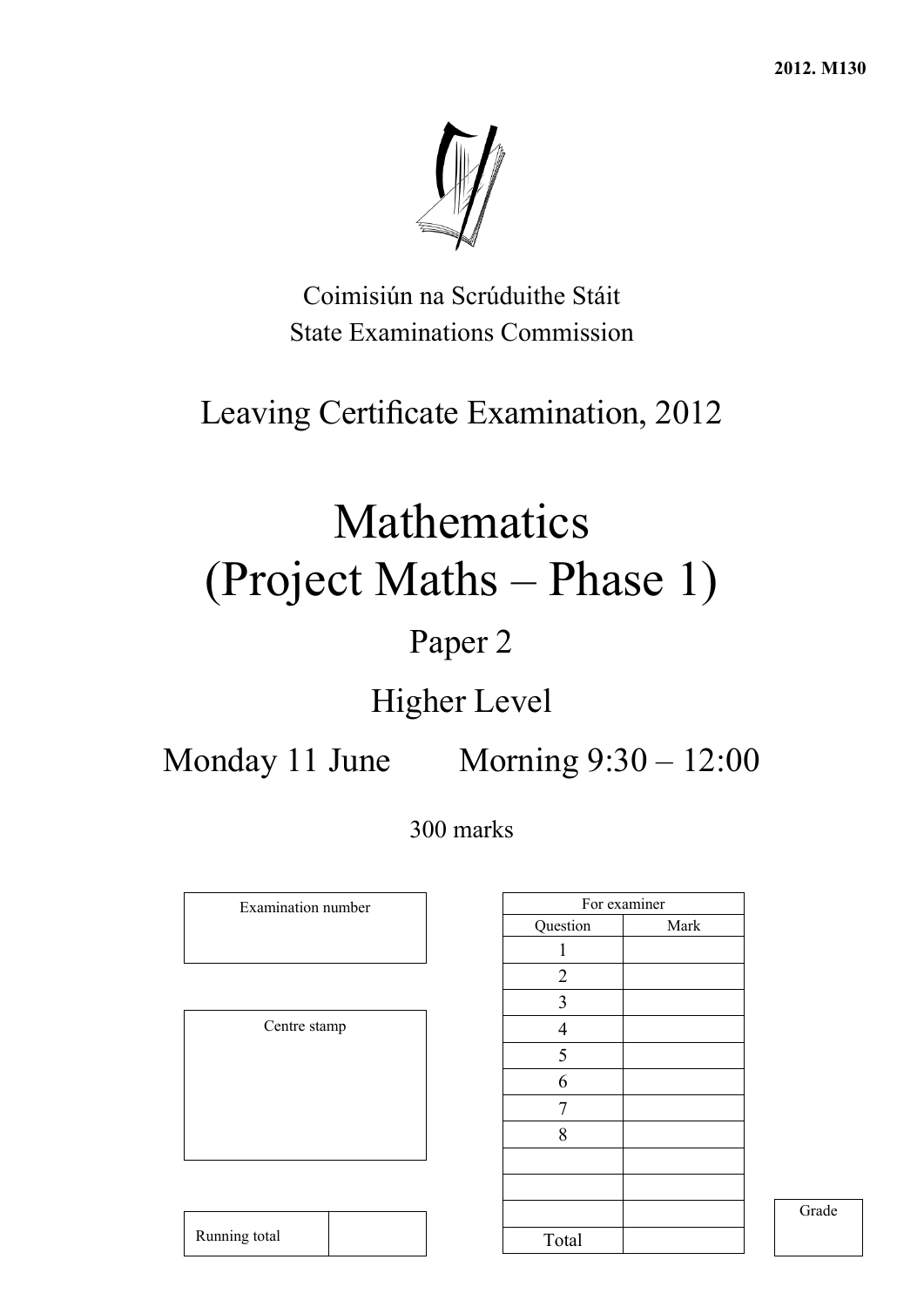### **Instructions**

There are **two** sections in this examination paper.

| Section A | Concepts and Skills       | 150 marks | 6 questions |
|-----------|---------------------------|-----------|-------------|
| Section B | Contexts and Applications | 150 marks | 2 questions |

Answer **all eight** questions, as follows:

In Section A, answer:

 Questions 1 to 5 and **either** Question 6A **or** Question 6B.

In Section B, answer Question 7 and Question 8.

Write your answers in the spaces provided in this booklet. You will lose marks if you do not do so. There is space for extra work at the back of the booklet. You may also ask the superintendent for more paper. Label any extra work clearly with the question number and part.

The superintendent will give you a copy of the *Formulae and Tables* booklet. You must return it at the end of the examination. You are not allowed to bring your own copy into the examination.

Marks will be lost if all necessary work is not clearly shown.

Answers should include the appropriate units of measurement, where relevant.

Answers should be given in simplest form, where relevant.

Write the make and model of your calculator(s) here: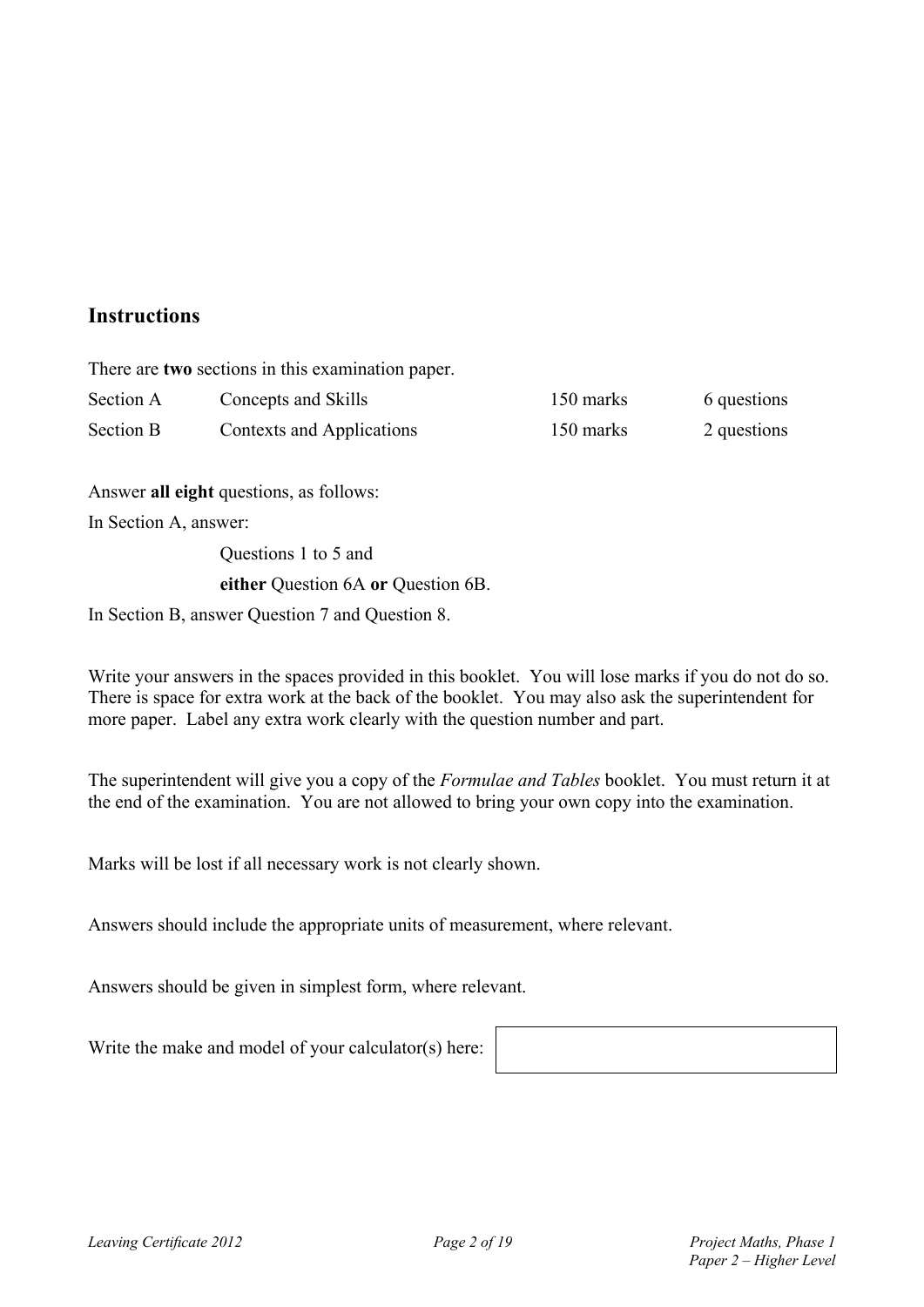Answer **all six** questions from this section.

#### **Question 1 (25 marks)**

**(a)** Given the co-ordinates of the vertices of a quadrilateral *ABCD*, describe **three** different ways to determine, using co-ordinate geometry techniques, whether the quadrilateral is a parallelogram.



**(b)** Using **one** of the methods you described, determine whether the quadrilateral with vertices  $(-4, -2)$ ,  $(21, -5)$ ,  $(8, 7)$  and  $(-17, 10)$  is a parallelogram.



page running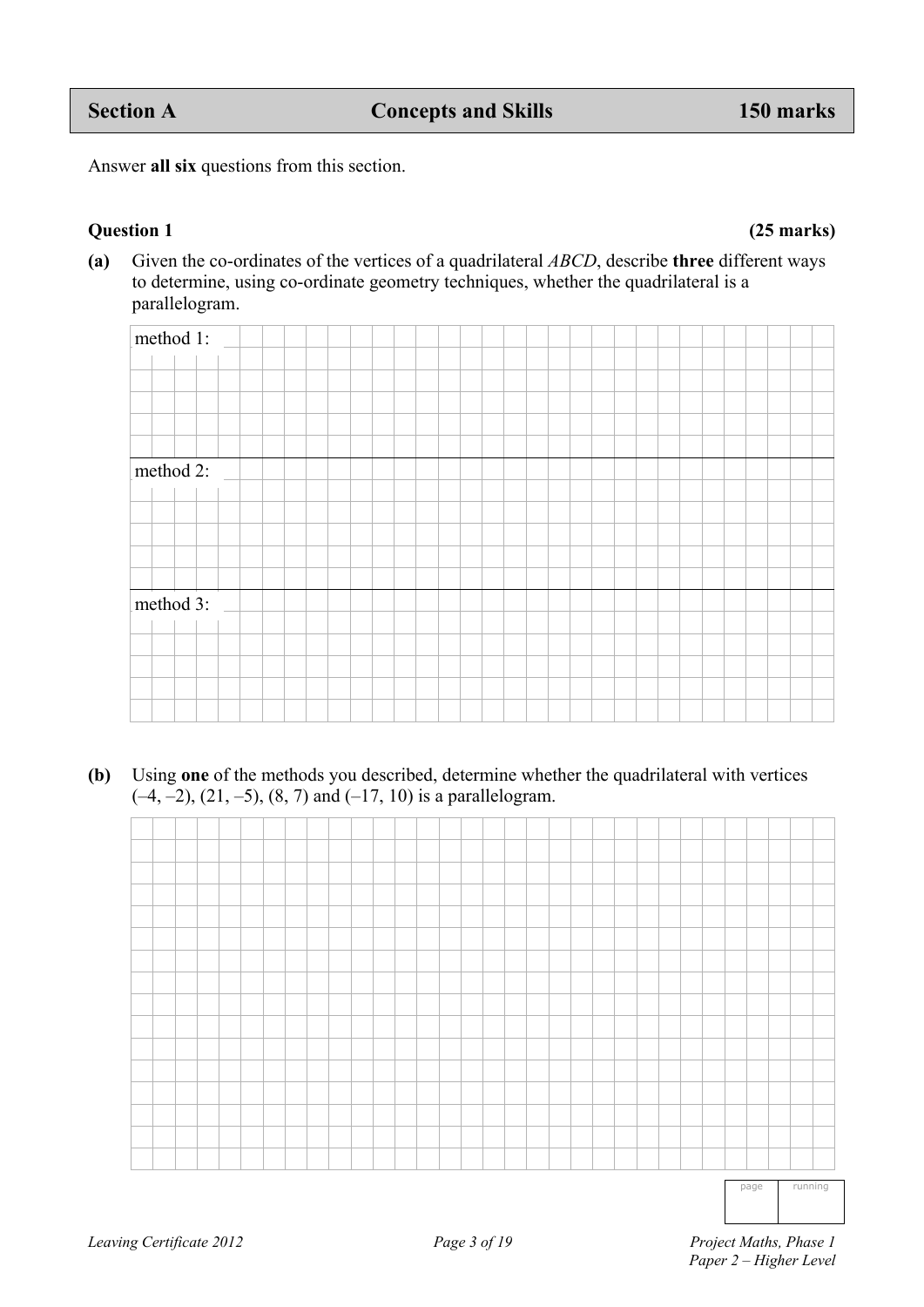### **Question 2 (25 marks)**

The equations of two circles are:

$$
c_1: x^2 + y^2 - 6x - 10y + 29 = 0
$$
  

$$
c_2: x^2 + y^2 - 2x - 2y - 43 = 0
$$

**(a)** Write down the centre and radius-length of each circle.

|  | centre of $c_1$ : |                          |  |  |  |  |  |  | centre of $c_2$ :        |  |  |  |  |  |  |  |
|--|-------------------|--------------------------|--|--|--|--|--|--|--------------------------|--|--|--|--|--|--|--|
|  |                   |                          |  |  |  |  |  |  |                          |  |  |  |  |  |  |  |
|  |                   | radius-length of $c_1$ : |  |  |  |  |  |  | radius-length of $c_2$ : |  |  |  |  |  |  |  |

**(b)** Prove that the circles are touching.

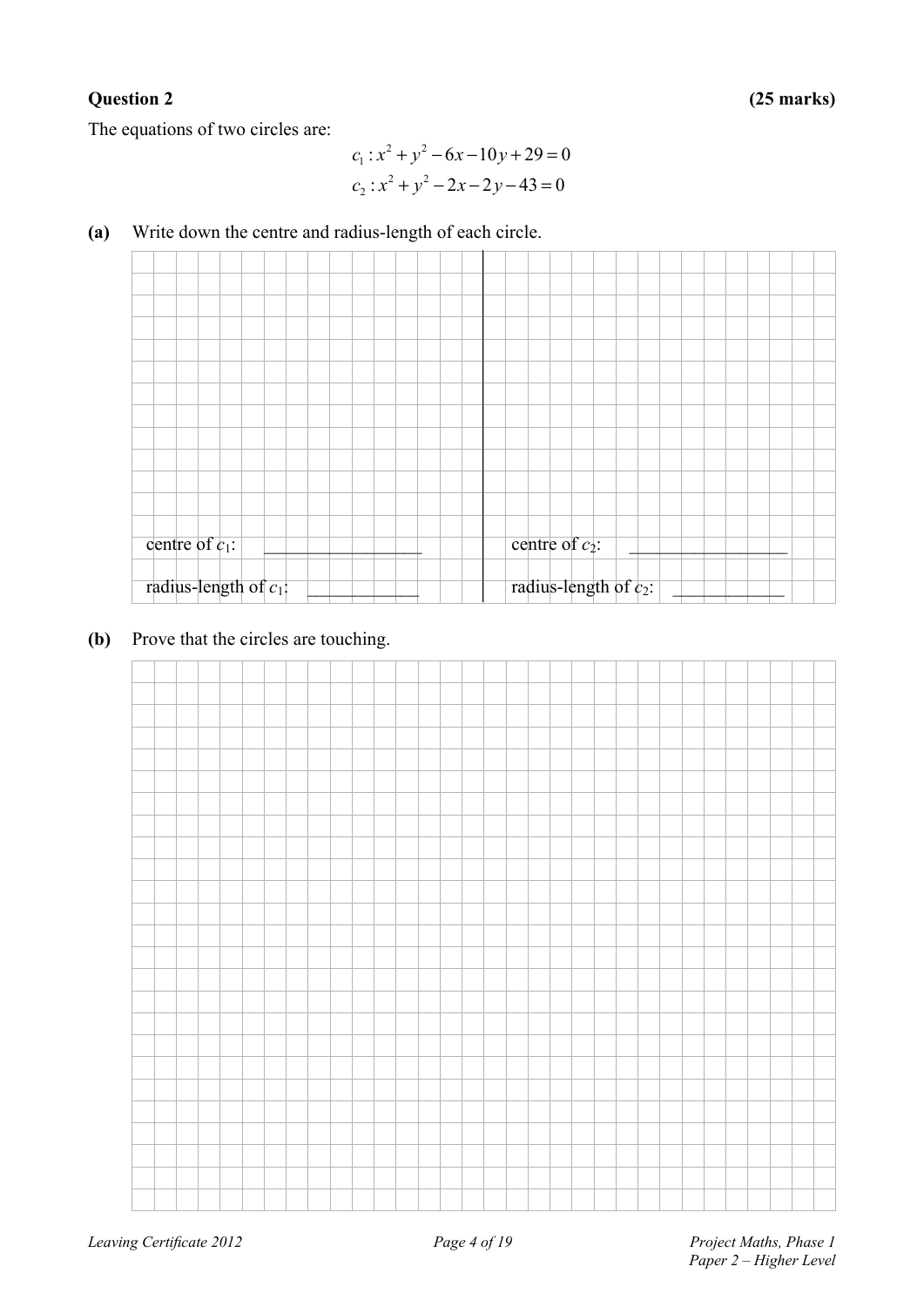### **(c)** Verify that (4, 7) is the point that they have in common.

### **(d)** Find the equation of the common tangent.

| page | running |
|------|---------|
|      |         |
|      |         |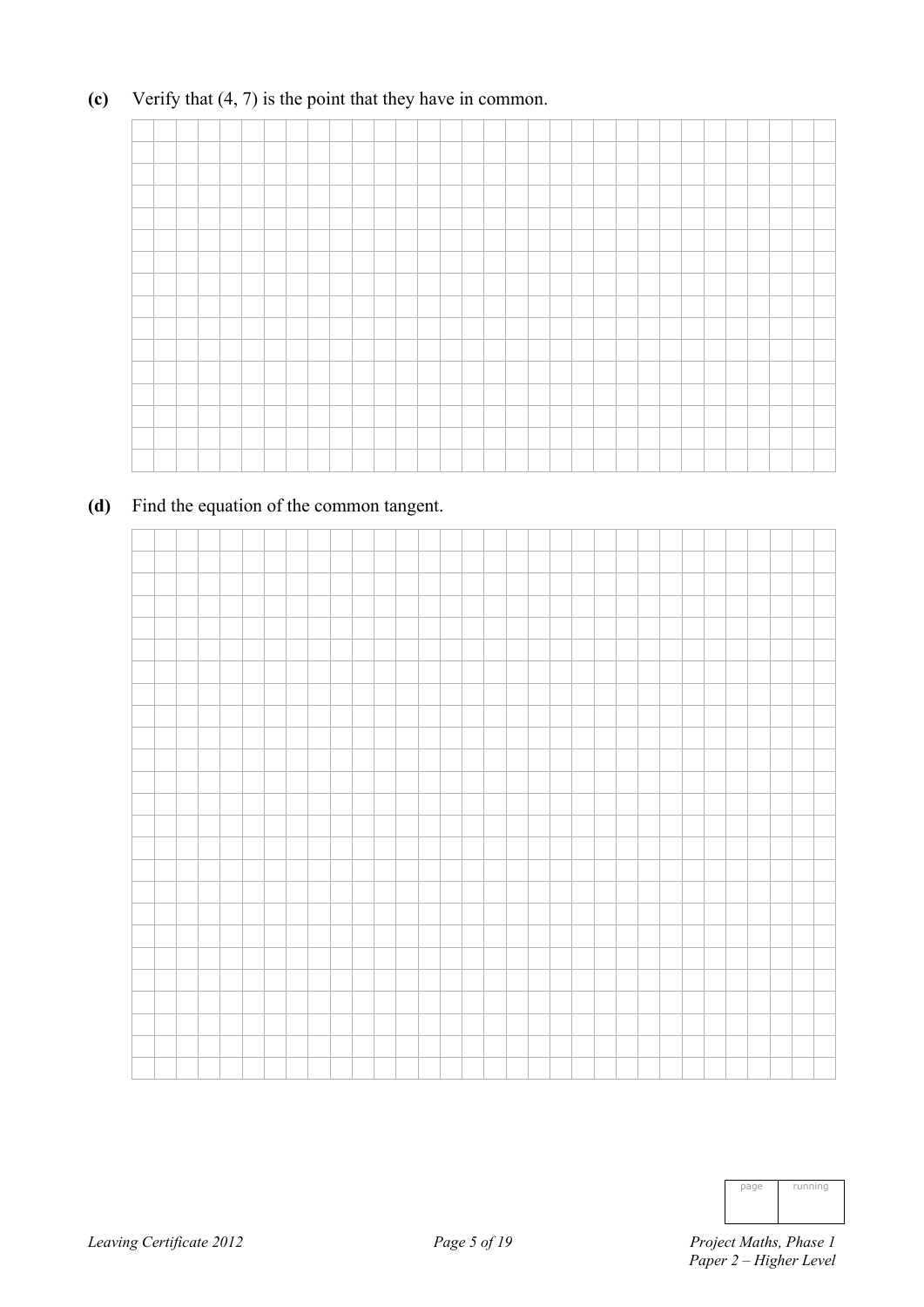### **Question 3 (25 marks)**

The circle shown in the diagram has, as tangents, the *x*-axis, the *y*-axis, the line  $x + y = 2$  and the line  $x + y = 2k$ , where  $k > 1$ .

#### Find the value of *k*.

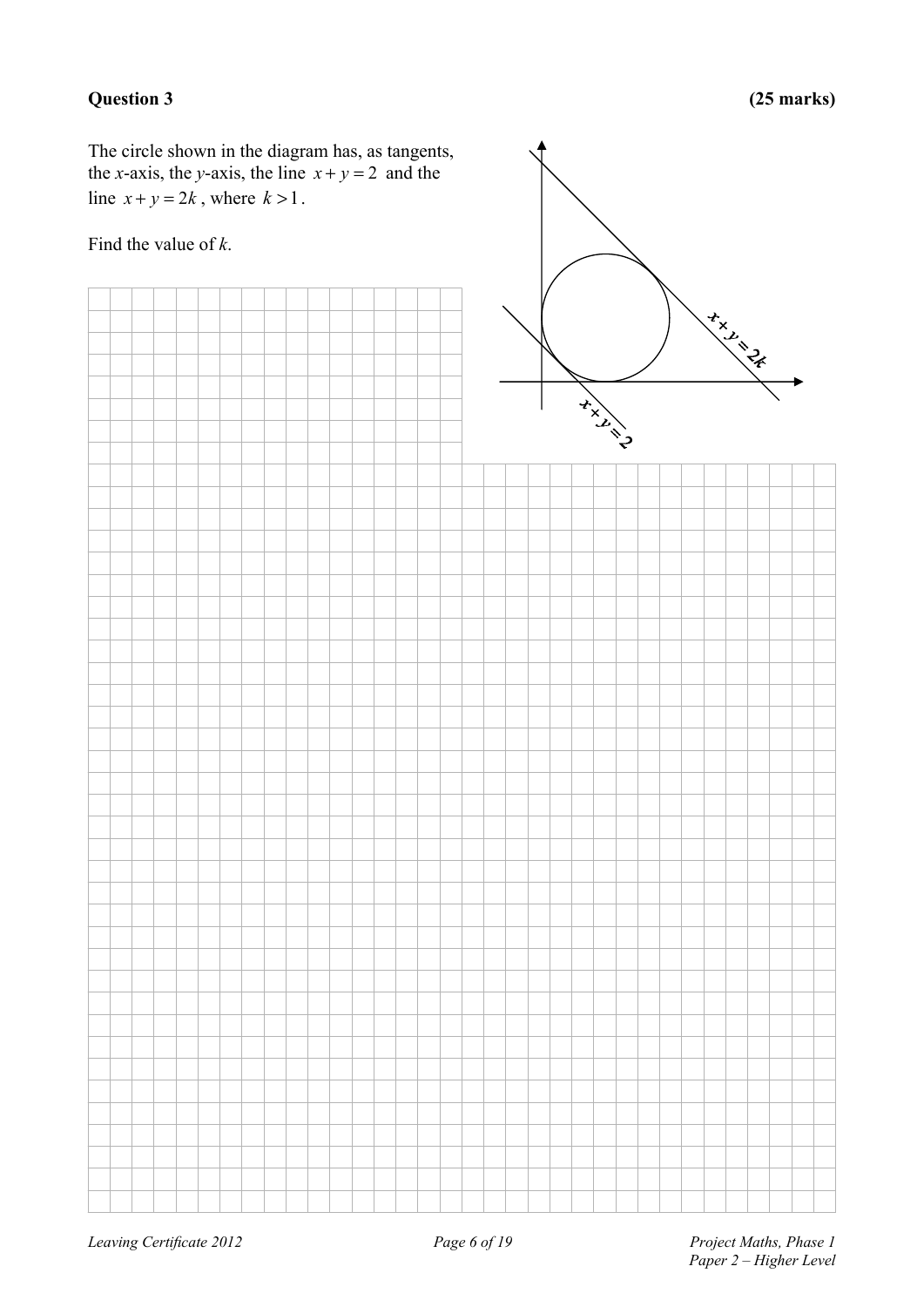#### **Question 4 (25 marks)**

A certain basketball player scores 60% of the free-throw shots she attempts. During a particular game, she gets six free throws.

**(a)** What assumption(s) must be made in order to regard this as a sequence of Bernoulli trials?

#### **(b)** Based on such assumption(s), find, correct to three decimal places, the probability that:

#### **(i)** she scores on exactly four of the six shots

#### **(ii)** she scores for the second time on the fifth shot.

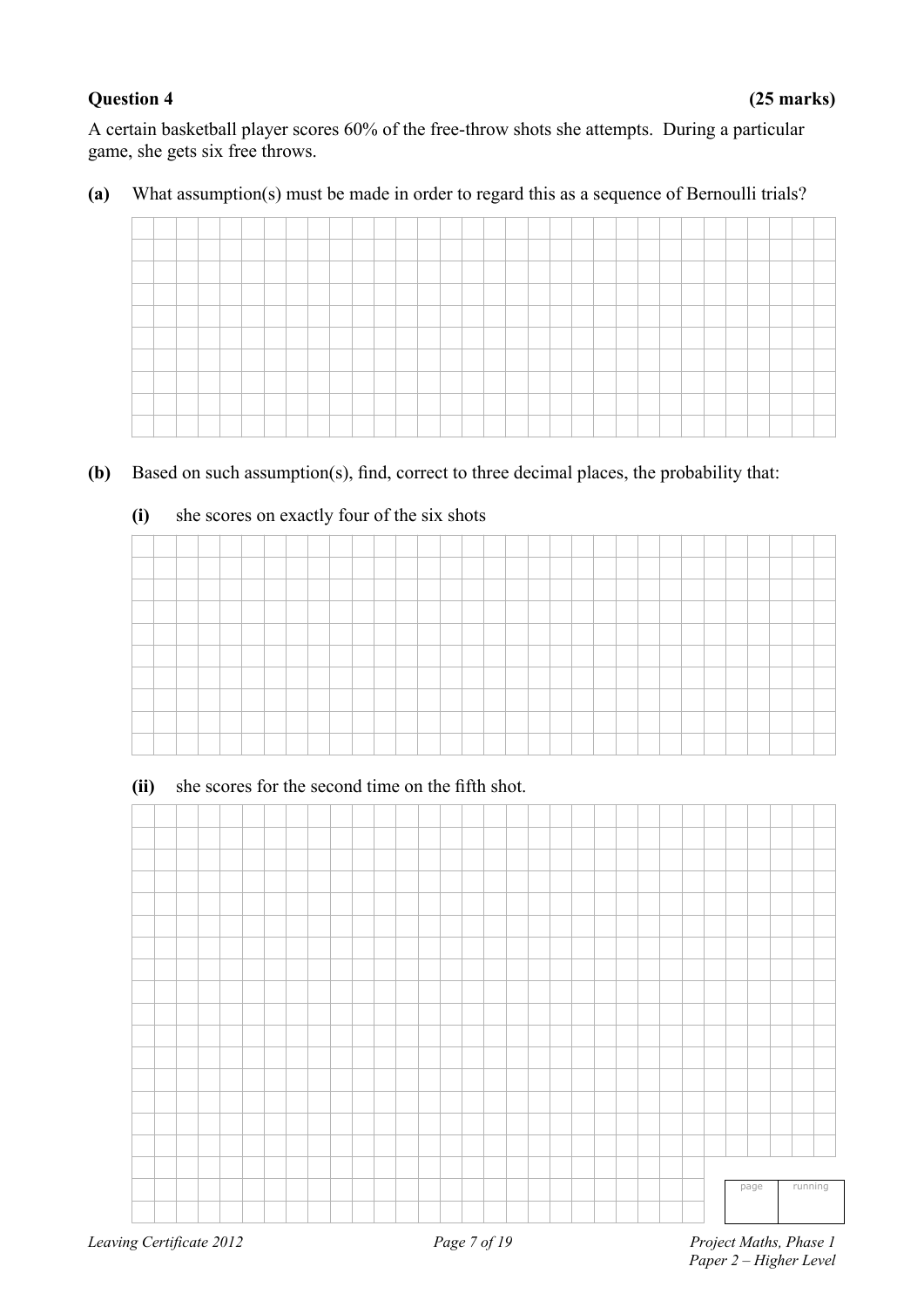#### **Question 5 (25 marks)**

A company produces calculator batteries. The diameter of the batteries is supposed to be 20 mm. The tolerance is 0·25 mm. Any batteries outside this tolerance are rejected. You may assume that this is the only reason for rejecting the batteries.

**(a)** The company has a machine that produces batteries with diameters that are normally distributed with mean 20 mm and standard deviation 0·1 mm. Out of every 10 000 batteries produced by this machine, how many, on average, are rejected?





**(b)** A setting on the machine slips, so that the mean diameter of the batteries increases to 20·05 mm, while the standard deviation remains unchanged. Find the percentage increase in the rejection rate for batteries from this machine.

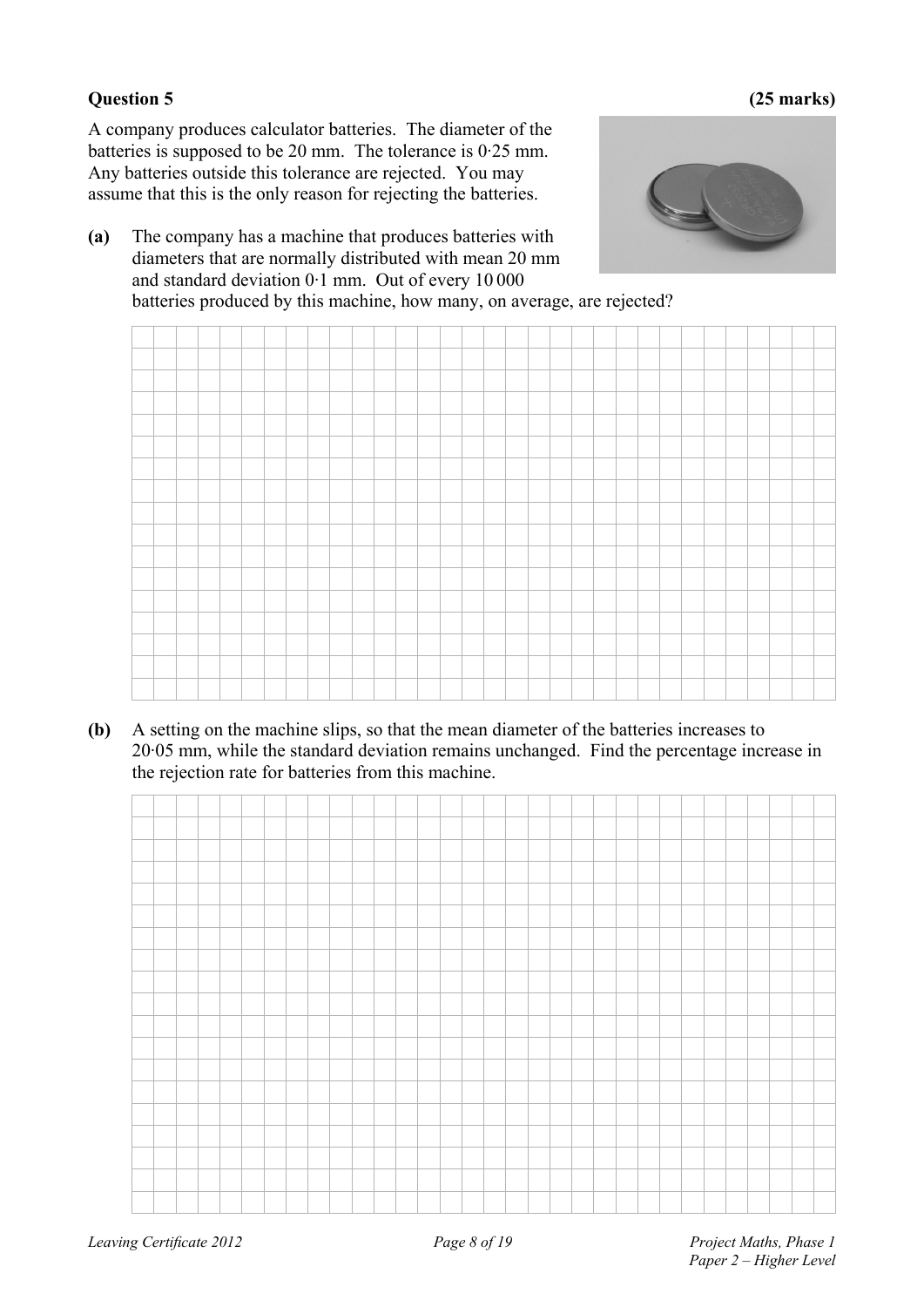Answer **either** 6A **or** 6B.

#### **Question 6A**

**(a) (i)** Given the points *B* and *C* below, construct, without using a protractor or setsquare, a point *A* such that  $|\angle ABC| = 60^\circ$ .



- **(ii)** Hence construct, on the same diagram above, and using a compass and straight edge only, an angle of 15°.
- page running **(b)** In the diagram,  $l_1$ ,  $l_2$ ,  $l_3$ , and  $l_4$  are parallel lines that make intercepts of equal length on the transversal *k*. *FG* is parallel to *k*, and *HG* is parallel to *ED*. Prove that the triangles Δ*CDE* and Δ*FGH* are congruent. 1 *l*  $-l<sub>2</sub>$ 3 *l*  $l_4$ *k C D E F G H There is space to continue your work on the next page.*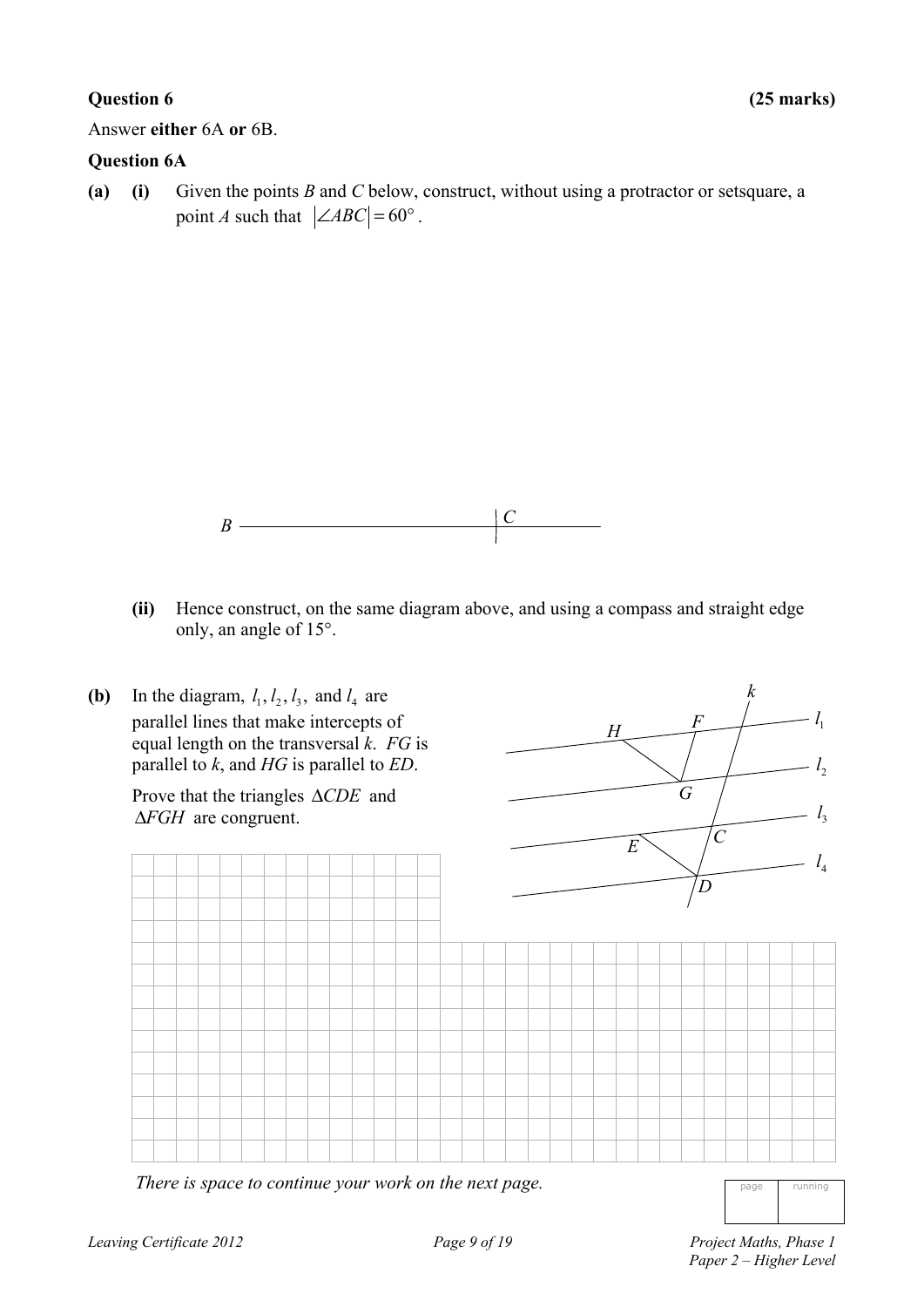#### **OR**

### **Question 6B**

The incircle of the triangle *ABC* has centre *O* and touches the sides at *P*, *Q* and *R*, as shown. Prove that  $|\angle PQR| = \frac{1}{2} (|\angle CAB| + |\angle CBA|)$  $\angle PQR = \frac{1}{2}(|\angle CAB| + |\angle CBA|)$ .



Ī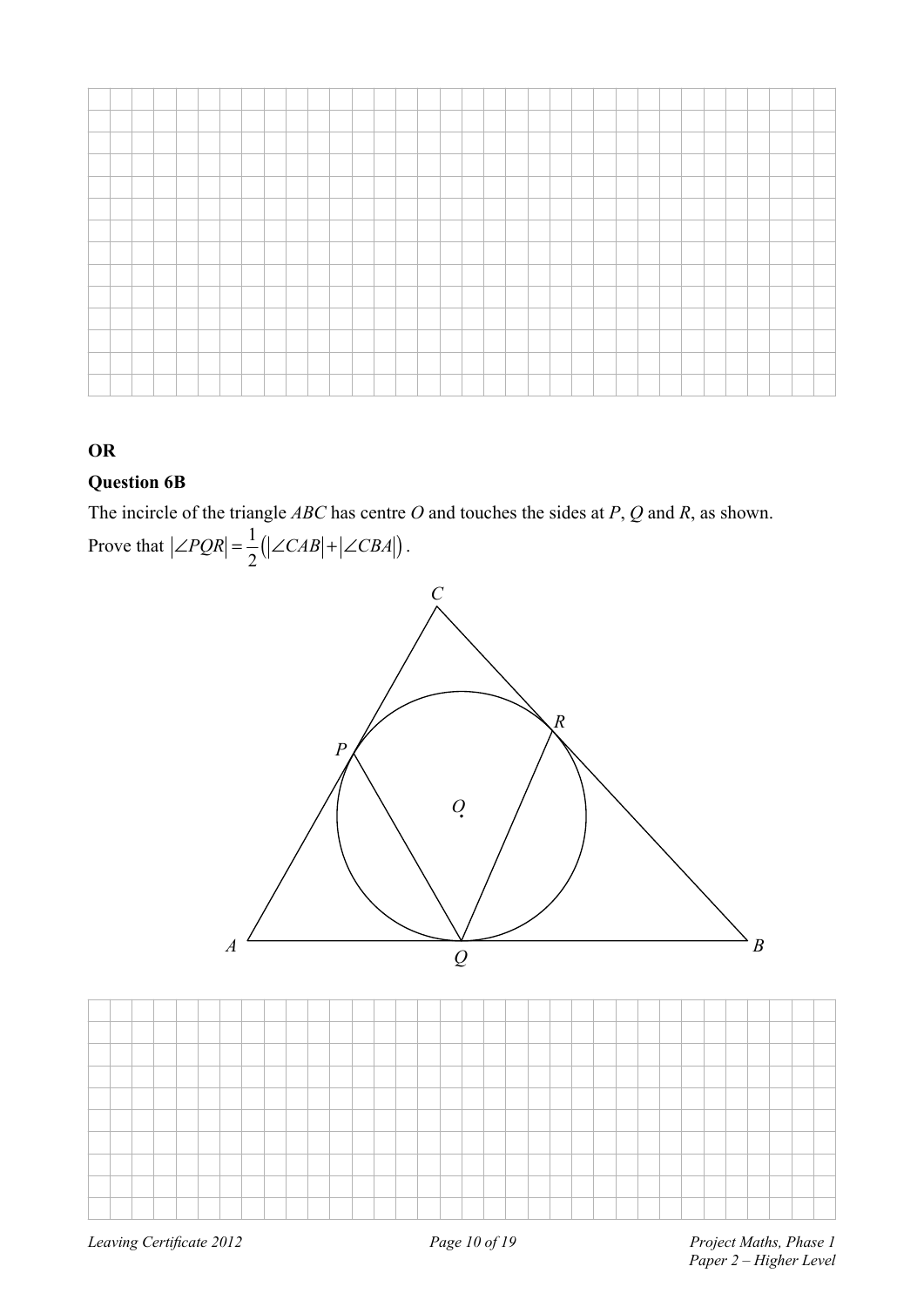| page | running |
|------|---------|
|      |         |
|      |         |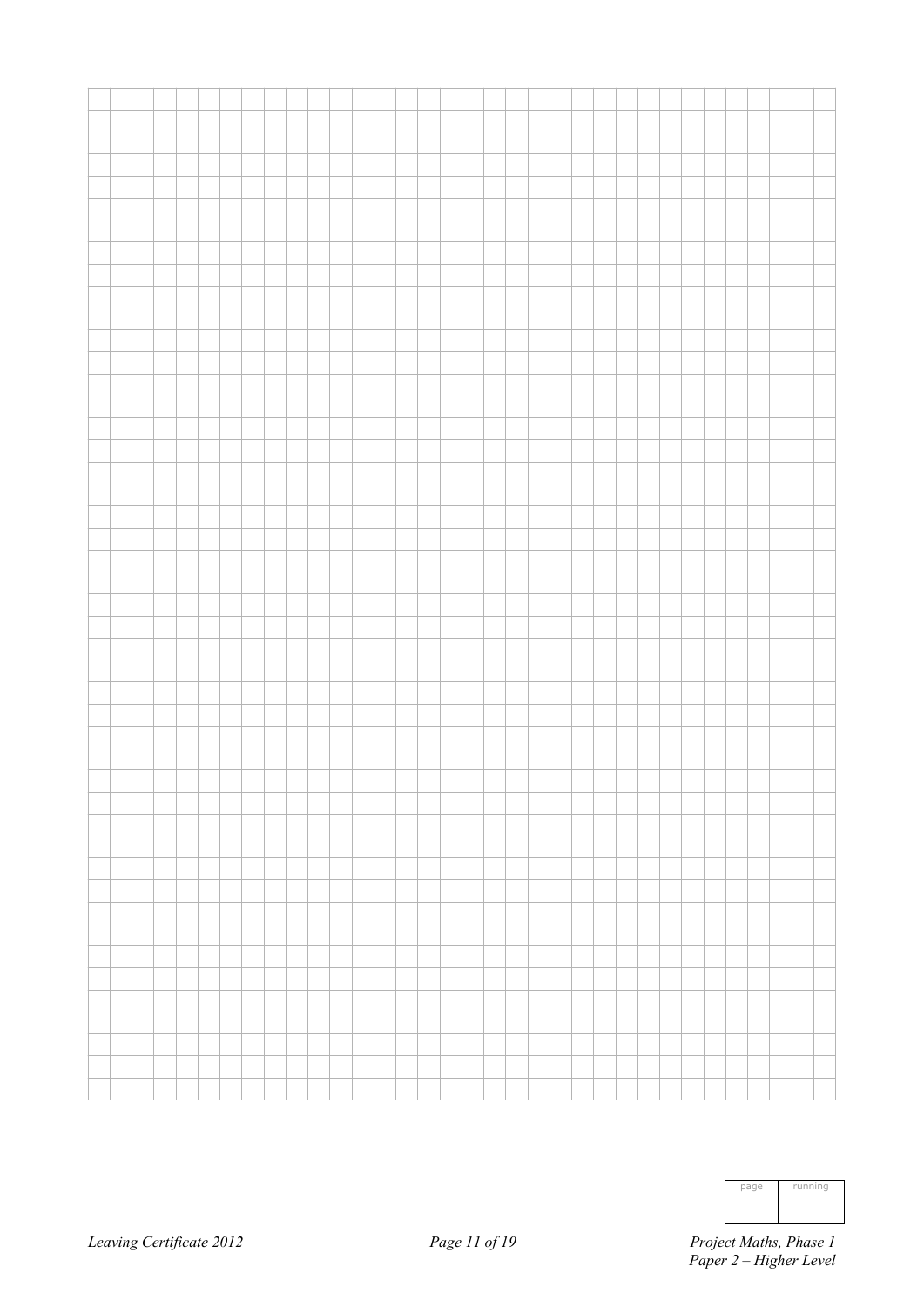Answer Question 7 and Question 8.

#### **Question 7 (75 marks)**

To buy a home, people usually take out loans called *mortgages*. If one of the repayments is not made on time, the mortgage is said to be *in arrears*. One way of considering how much difficulty the borrowers in a country are having with their mortgages is to look at the percentage of all mortgages that are in arrears for 90 days or more. For the rest of this question, the term *in arrears* means in arrears for 90 days or more.

The two charts below are from a report about mortgages in Ireland. The charts are intended to illustrate the connection, if any, between the percentage of mortgages that are in arrears and the interest rates being charged for mortgages. Each dot on the charts represents a group of people paying a particular interest rate to a particular lender. The arrears rate is the percentage in arrears.



(Source: Goggin et al.*Variable Mortgage Rate Pricing in Ireland*, Central Bank of Ireland, 2012)

**(a)** Paying close attention to the scales on the charts, what can you say about the change from September 2009 to September 2011 with regard to:

| (ii) |  |  |  |  | the rates of interest being paid? |  |  |  |  |  |  |  |  |  |  |  |
|------|--|--|--|--|-----------------------------------|--|--|--|--|--|--|--|--|--|--|--|
|      |  |  |  |  |                                   |  |  |  |  |  |  |  |  |  |  |  |
|      |  |  |  |  |                                   |  |  |  |  |  |  |  |  |  |  |  |
|      |  |  |  |  |                                   |  |  |  |  |  |  |  |  |  |  |  |
|      |  |  |  |  |                                   |  |  |  |  |  |  |  |  |  |  |  |
|      |  |  |  |  |                                   |  |  |  |  |  |  |  |  |  |  |  |
|      |  |  |  |  |                                   |  |  |  |  |  |  |  |  |  |  |  |

#### **(i)** the arrears rates?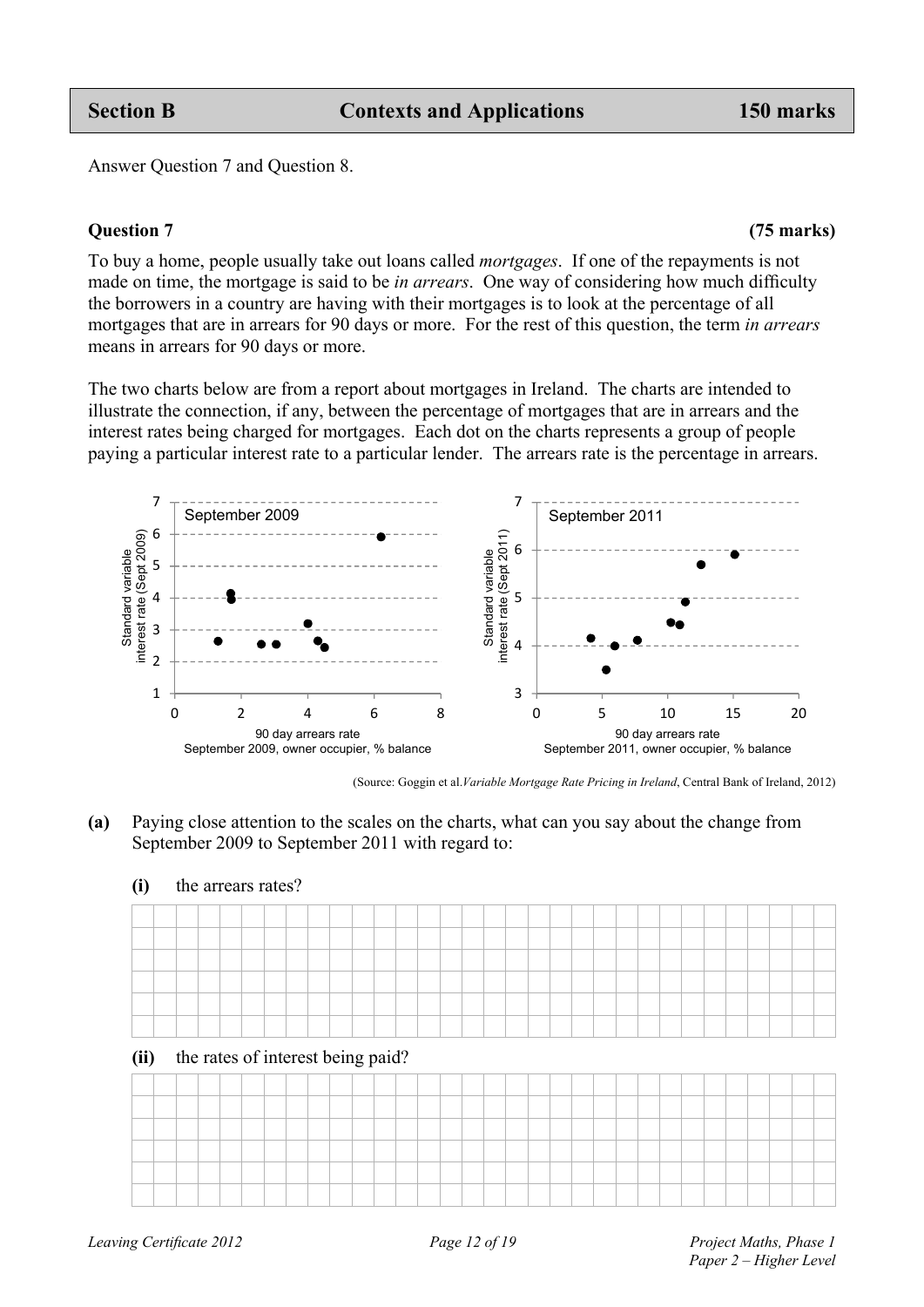#### **(iii)** the relationship between the arrears rate and the interest rate?

| <b>Services</b> |  |      |      |                                 |                                        |                                   |  |                                                 |                                           |    |  |                                     |  |      |  |  |  |        |  |
|-----------------|--|------|------|---------------------------------|----------------------------------------|-----------------------------------|--|-------------------------------------------------|-------------------------------------------|----|--|-------------------------------------|--|------|--|--|--|--------|--|
| ____            |  | ____ | ____ | the contract of the contract of | _____<br>the control of the control of | and the control of the control of |  | the contract of the contract of the contract of | ____<br>and the state of the state of the | __ |  | the contract of the contract of the |  | ____ |  |  |  |        |  |
|                 |  |      |      |                                 |                                        |                                   |  |                                                 |                                           |    |  |                                     |  |      |  |  |  | ______ |  |
|                 |  |      |      |                                 |                                        |                                   |  |                                                 |                                           |    |  |                                     |  |      |  |  |  |        |  |

**(b)** What additional information would you need before you could estimate the median interest rate being paid by mortgage holders in September 2011?

**(c)** Regarding the relationship between the arrears rate and the interest rate for September 2011, the authors of the report state: "The direction of causality … is important" and they go on to discuss this.

Explain what is meant by the "direction of causality" in this context.



| page | running |
|------|---------|
|      |         |
|      |         |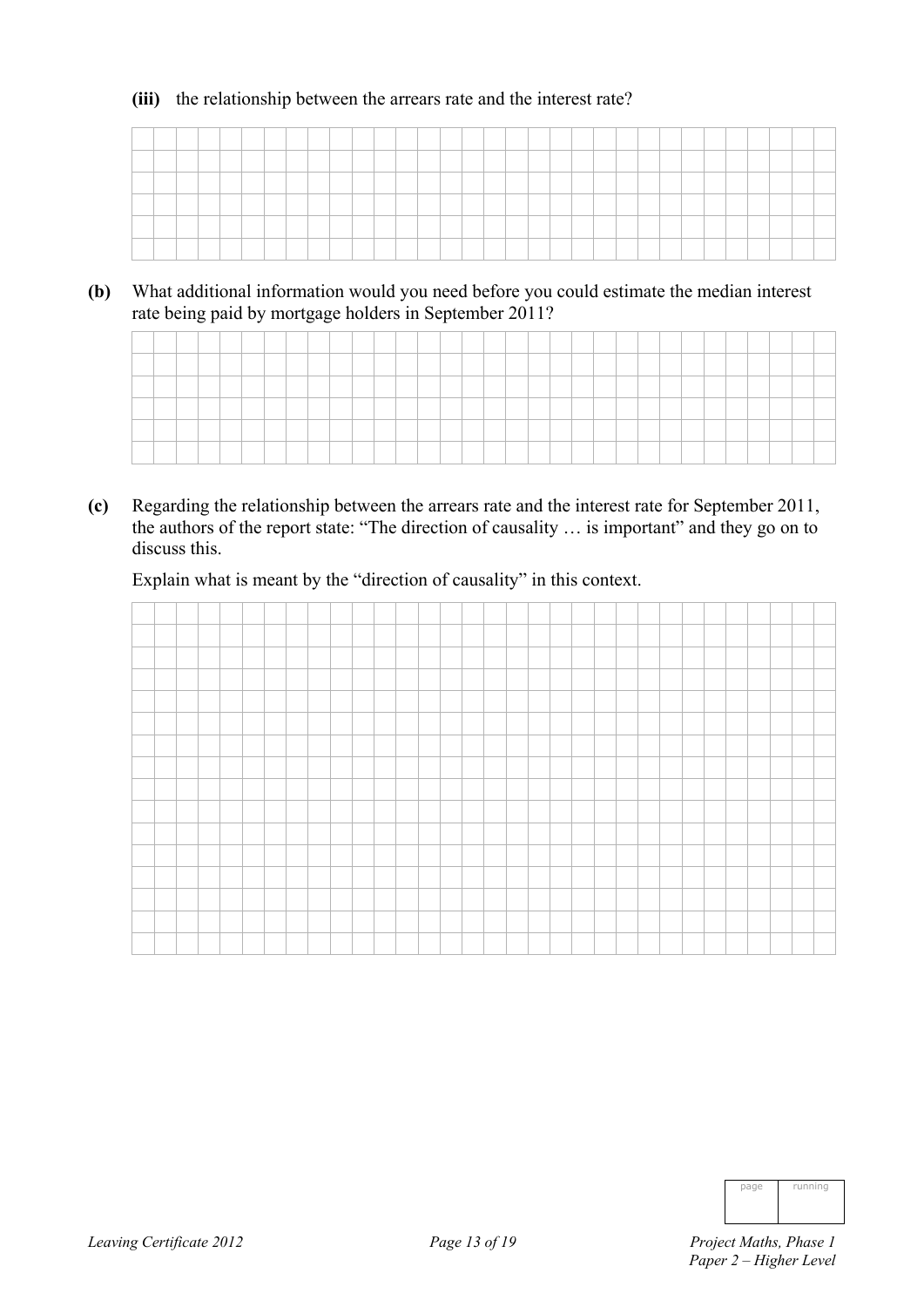- **(d)** A property is said to be in "negative equity" if the person owes more on the mortgage than the property is worth. A report about mortgaged properties in Ireland in December 2010 has the following information:
	- Of the 475 136 properties examined, 145 414 of them were in negative equity.
	- Of the ones in negative equity, 11 644 were in arrears.
	- There were 317355 properties that were neither in arrears nor in negative equity.
	- **(i)** What is the probability that a property selected at random (from all those examined) will be in negative equity?

Give your answer correct to two decimal places.

 **(ii)** What is the probability that a property selected at random from all those in negative equity will also be in arrears?

Give your answer correct to two decimal places.

| __ |  |  |      |  |  |  |  |  |  |  |  |       |  |  |  |          |
|----|--|--|------|--|--|--|--|--|--|--|--|-------|--|--|--|----------|
|    |  |  |      |  |  |  |  |  |  |  |  |       |  |  |  |          |
|    |  |  |      |  |  |  |  |  |  |  |  |       |  |  |  |          |
|    |  |  | ____ |  |  |  |  |  |  |  |  | _____ |  |  |  | ________ |
|    |  |  |      |  |  |  |  |  |  |  |  |       |  |  |  |          |

**(iii)** Find the probability that a property selected at random from all those in arrears will also be in negative equity.

Give your answer correct to two decimal places.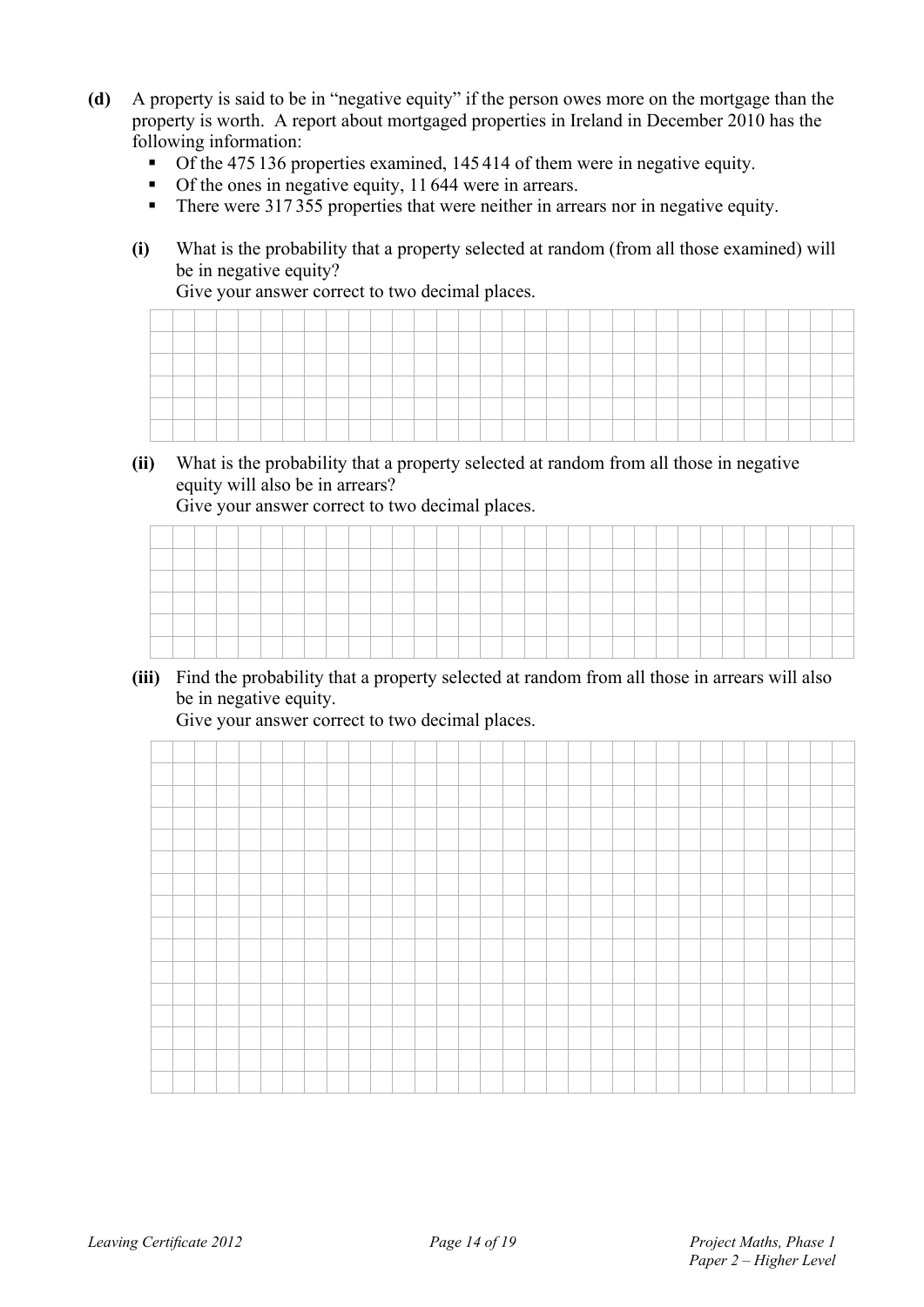**(e)** The study described in part **(d)** was so large that it can be assumed to represent the population. Suppose that, in early 2012, researchers want to know whether the proportion of properties in negative equity has changed. They analyse 2000 randomly selected properties with mortgages. They discover that 552 of them are in negative equity. Use a hypothesis test at the 5% level of significance to decide whether there is sufficient evidence to conclude that the situation has changed since December 2010.

Be sure to state the null hypothesis clearly, and to state the conclusion clearly.



| running<br>the contract of the contract of the contract of |
|------------------------------------------------------------|
|                                                            |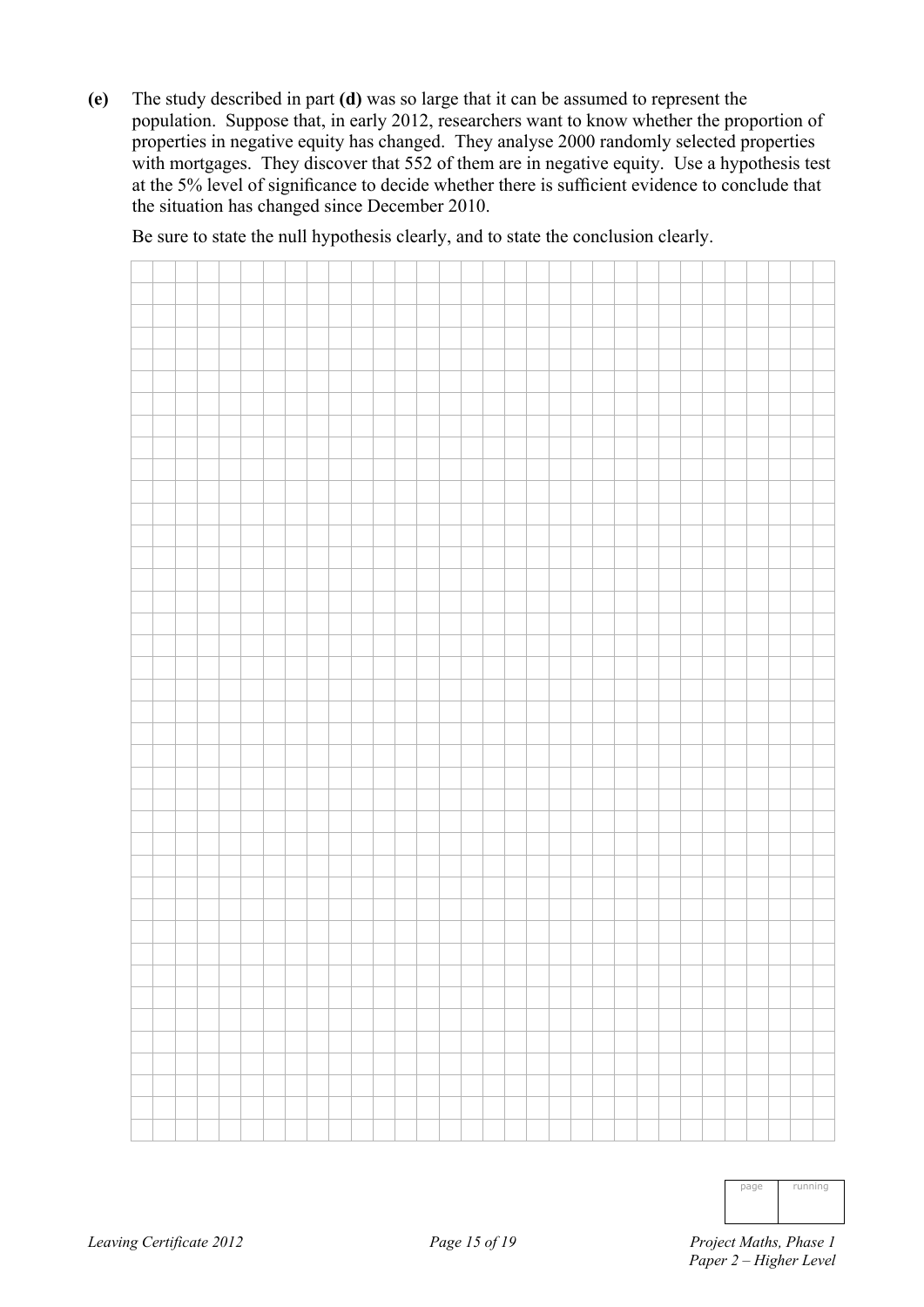The diagram is a representation of a robotic arm that can move in a vertical plane. The point *P* is fixed, and so are the lengths of the two segments of the arm. The controller can vary the angles  $\alpha$  and  $\beta$  from 0° to 180°.



(a) Given that  $|PQ| = 20$  cm and  $|QR| = 12$  cm, determine the values of the angles  $\alpha$  and  $\beta$  so as to locate *R*, the tip of the arm, at a point that is 24 cm to the right of *P*, and 7 cm higher than *P*. Give your answers correct to the nearest degree.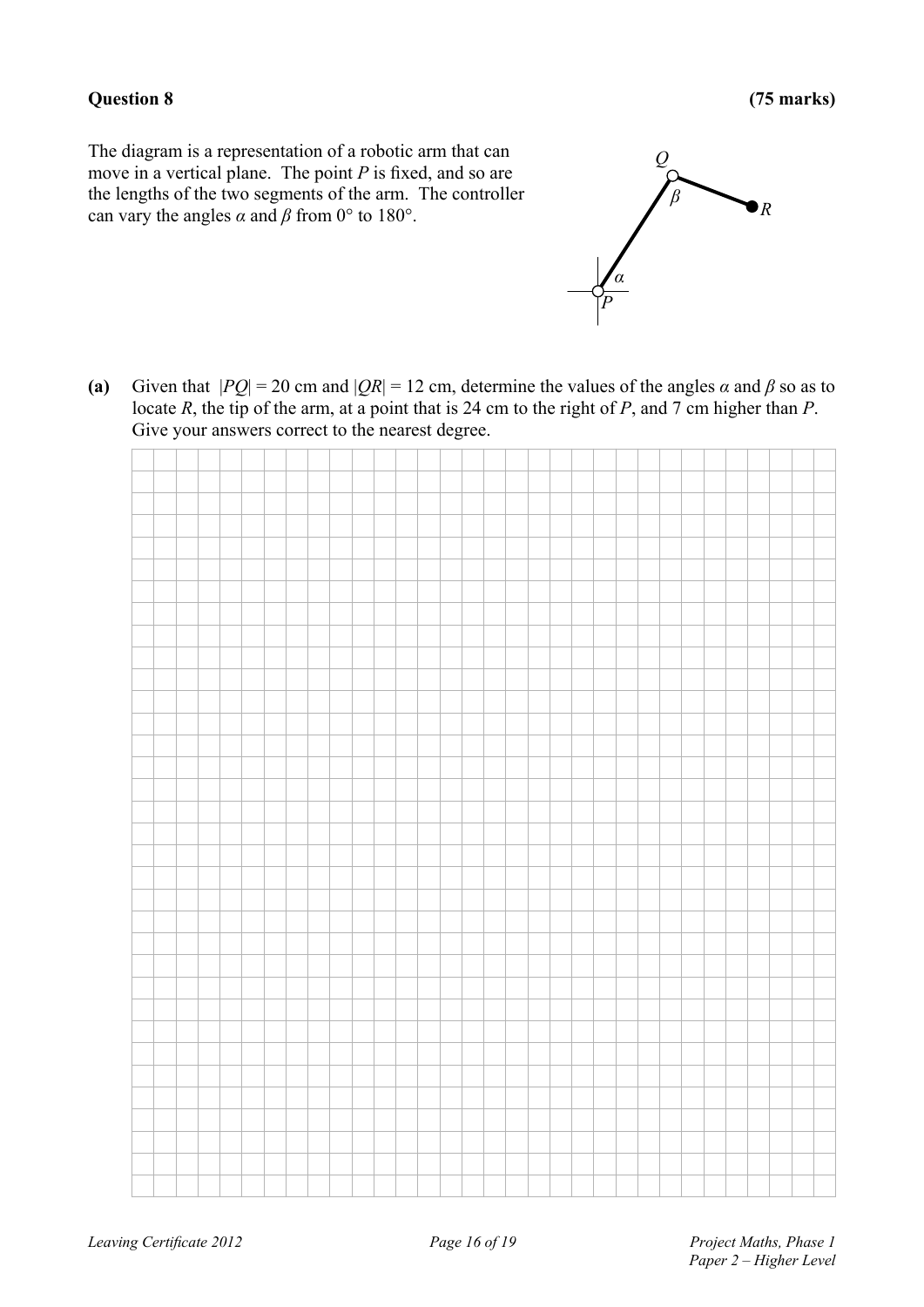**(b)** In setting the arm to the position described in part **(a)**, which will cause the greater error in the location of *R*: an error of 1<sup>°</sup> in the value of *α* or an error of 1<sup>°</sup> in the value of *β*?

 Justify your answer. You may assume that if a point moves along a circle through a small angle, then its distance from its starting point is equal to the length of the arc travelled.

**(c)** The answer to part **(b)** above depends on the particular position of the arm. That is, in certain positions, the location of *R* is more sensitive to small errors in  $\alpha$  than to small errors in  $\beta$ , while in other positions, the reverse is true. Describe, with justification, the conditions under which each of these two situations arises.



| page | running |
|------|---------|
|      |         |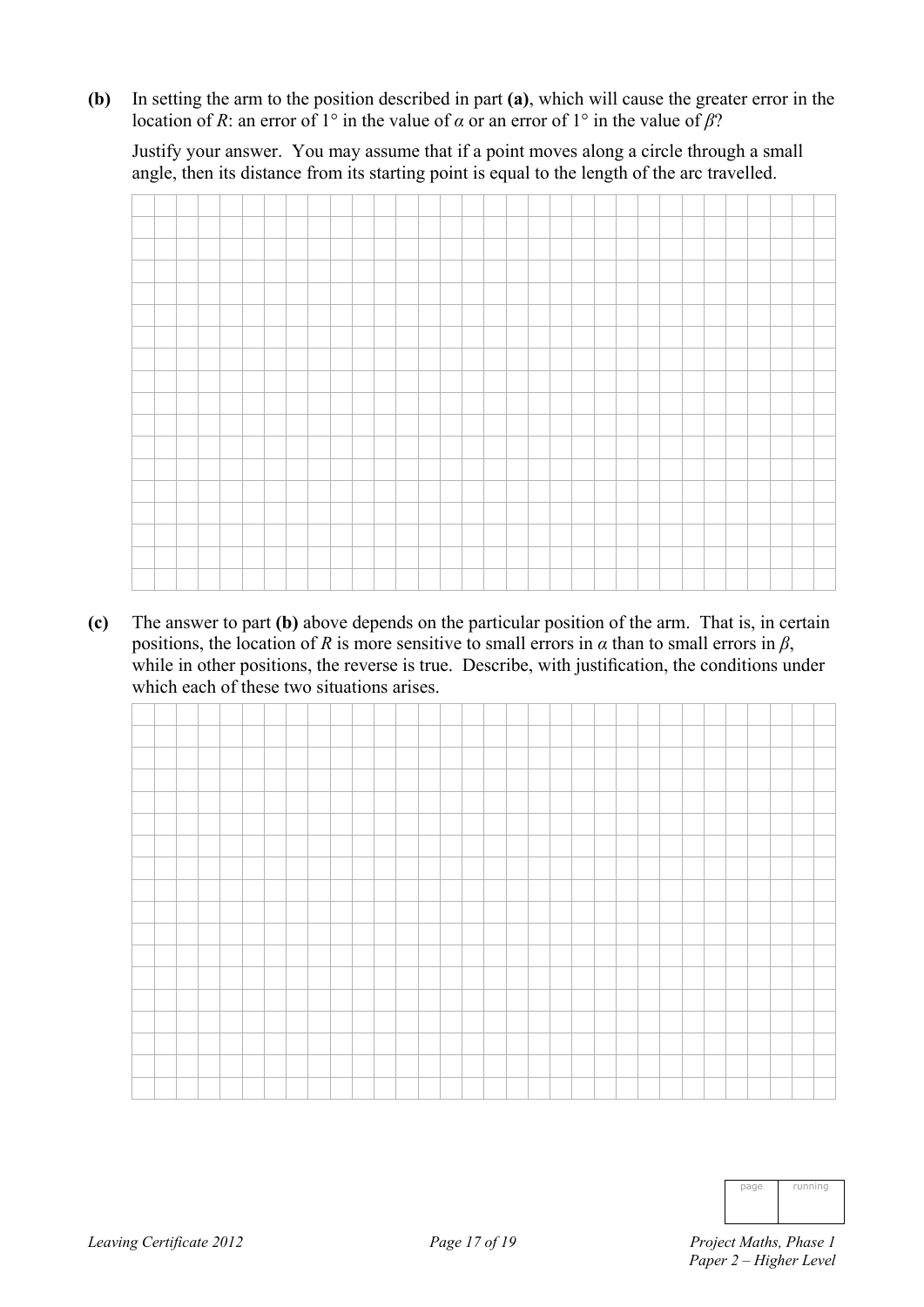**(d)** Illustrate the set of all possible locations of the point *R* on the coordinate diagram below. Take *P* as the origin and take each unit in the diagram to represent a centimetre in reality. Note that  $\alpha$  and  $\beta$  can vary only from 0° to 180°.

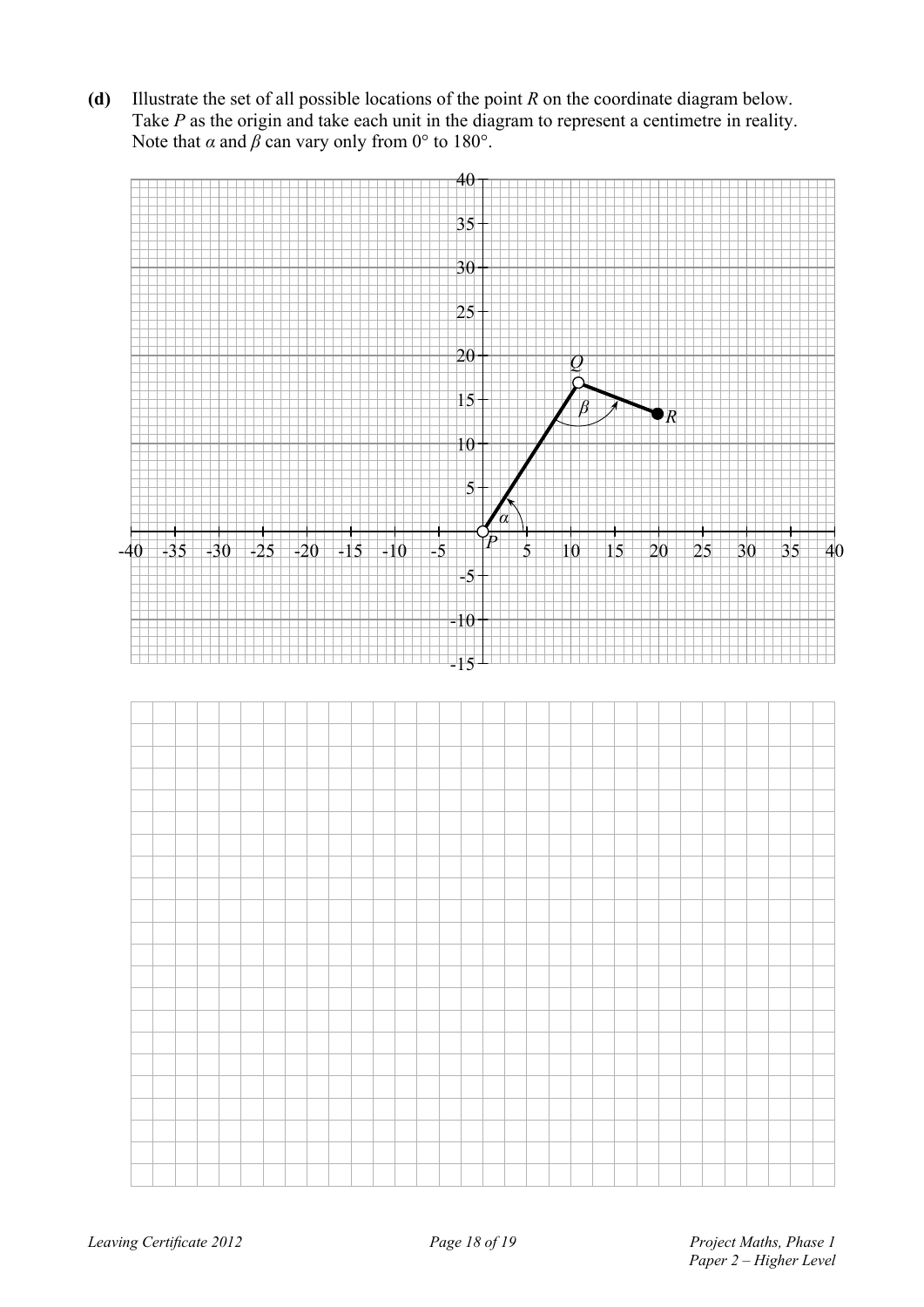### You may use this page for extra work.

|  |  |  |      |  |  |  |  |  |  |      |  |  |  |  |  | page | running |  |
|--|--|--|------|--|--|--|--|--|--|------|--|--|--|--|--|------|---------|--|
|  |  |  |      |  |  |  |  |  |  |      |  |  |  |  |  |      |         |  |
|  |  |  | 2011 |  |  |  |  |  |  | 0.10 |  |  |  |  |  |      |         |  |